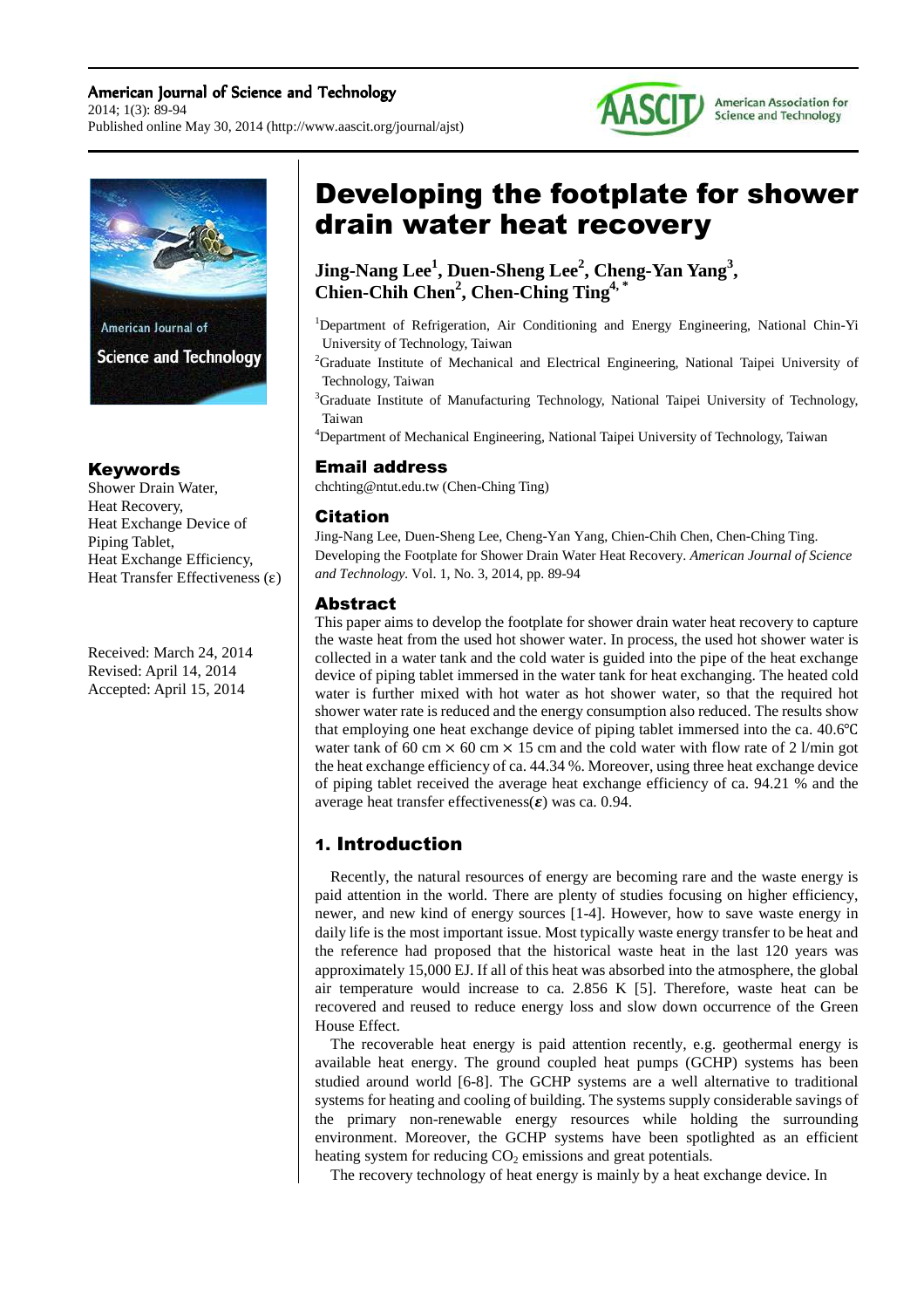process, the medium of heat exchange is most important, that usually supply the heat pipe as the medium. Heat pipe is a passive cooling device with extremely large thermal conductivity. It is one of the most reliable, with good efficiency, low cost, and high performance cooling elements [9, 10]. In fact, the heat pipe also usually is applied in building of heat recovery systems and recoverable energy [11]. Moreover, the optimum efficiency has studied in a lot of research.

According to the reference which proposed the most amount of used heated water when showering, the second of amount of used heated water in kitchen. However, the differences resident cause the total amount used hot water ca. 89-506 L every day and the energy consumption about 6.5-16.9MJ [12]. The waste heat energy in the drain water can completely be recovered, that can effectively save energy.

In 2013, A. Mcnabola et al. proposed a system, drain water heat recovery (DWHR). The system comprised at 40 mm diameter PVC waste water pipe with a 12.7 mm diameter copper water supply pipe running through, while clean cold water flow into the inner of copper pipe that starting to heat exchange with heated drain water outside the cooper pipe. Moreover, this paper using ANSYS software to build and analyze the model of DWHR, the result show the heat transfer effectiveness was increased 45%, and heat exchange efficiency was increased over 50% [13].

In the large public system of showering, e.g. school, barrack, and swimming pool with more waste heat energy which can be recovered. In 2009, L. Liu et al. proposed a device of recovery waste heat in public showering, that system consists of solar collection, drainage collection, and heat recovery system [14]. However, this system is too large, difficult installation, and high costs.

This paper aims to develop the footplate for waste heat recovery from used hot shower water. In process of the waste heat recovery, first of all, the used hot shower water is collected in to water tank. Secondly, the cold water is guided into pipe of the heat exchange device of piping tablet immersed in the water tank for heat exchanging. Then heated cold water is further mixed with hot water as hot shower water. Finally, the required hot shower water is reduced and the energy consumption is also reduced. This device has more advantages with small occupied space, easily removable, easily placed, convenience, marketability, and size can be customized.

## 2. Basic Theory

#### 2.1. Effectiveness-NTU Method

In 1955, W. M. Kays and A. L. London proposed effectiveness-NTU method which actually simplify analysis of heat exchange [15]. The heat transfer effectiveness  $(\epsilon)$  is

$$
\varepsilon = \frac{Q}{Q_{\text{max}}} \tag{1}
$$

Where  $Q$  is actual heat transfer amount and  $Q_{max}$  is maximum heat transfer amount. And

$$
Q = m_c C_c (T_{c,out} - T_{c,in})
$$
 (2)

$$
Q = mh Ch (Th,out - Th,in)
$$
 (3)

Where  $m_c$  and  $m_h$  is fluid quality of cold water and hot water,  $C_c$  and  $C_h$  is specific heat of cold water and hot water,  $T_{C,out}$  and  $T_{C,in}$  is hot water temperature of outlet and inlet,  $T_{c,out}$  and  $T_{c,in}$  is cold water temperature of outlet and inlet. Maximum heat transfer amount  $Q_{max}$  in terms of Eq. (4).

$$
Q_{\text{max}} = C_{\text{min}} (T_{h,in} - T_{c,in}) \tag{4}
$$

 $C_{max}$  is compare of amount which is lower between  $m_c$ times  $C_c$  and  $m_h$  times  $C_h$ .

#### 2.2. Heat Recovery System in Design

According to ideal gas equation, the relationship between temperature and density is inversely. The higher temperature of water owns lower density. In other words, the higher temperature of drain water located at the top of collection tank. Therefore, this paper designed a square water tank, which applied the above mentioned relationship to limit the hotter waste water in the top of water tank. Moreover, the heat exchange device of piping tablet to limit the waste hot water of flow direction. Figure. 1 shows the waste hot water is flow into water tank that is contact the heat exchange device of piping tablet from top to bottom, that is improve heat exchange efficiency and heat transfer effectiveness. Due to the heat exchange rate is increased when clean cold water flow into the heat exchange device of piping tablet from bottom to top.



*Fig 1. Schematic illustration the relationship between temperature of drain water and tank height.* 

According to figure. 1, the big and small drainage holes is designed in the water tank of right side by connected pipes principle, and the small drainage holes of flow rate is much smaller than the big one. The small drainage hole is set at the bottom position of drain water collection tank, that could be avoid health problems and environmental humidity rise when end shower. The big drainage hole is designed to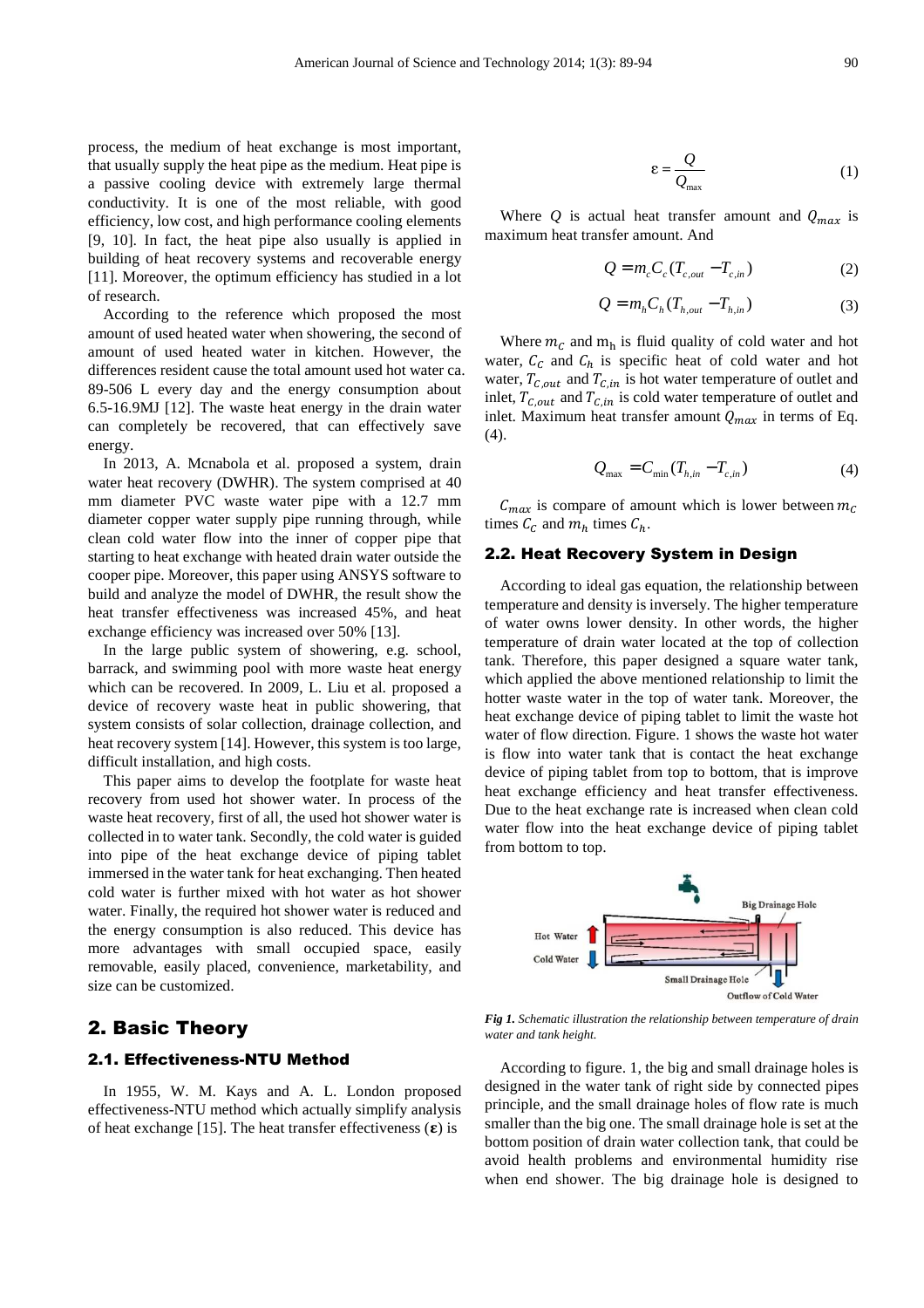control water level of water tank that is increase heat exchange efficiency by immersing mode.

## 3. Experimental Setup

Figure. 2 shows flow chart of waste heat recovery the footplate for waste heat recovery. Figure. 3 shows schematic illustration of application of the footplate for waste heat recovery. This experimental assume the footplate can be placed at shower room. Person can stand on the footplate when start shower, the waste hot water is flowing into the water tank within the footplate.



*Fig 2. Flow chart of waste heat recovery.* 



*Fig 3. Schematic illustration of application of the footplate for waste heat recovery.* 

Figure. 4 shows exploding diagram of the footplate for waste heat recovery that consists of the footplate of top cover, controlling water valve, heat exchange device of piping tablet, water tank, and drainage holes. The footplate of top cover is designed a little of slope that can compel waste hot water flow to the inlet of water tank. This inlet of water tank is devised filter to avoid hair and trash flowing into. This device has many advantages such as convenient cleaning, easy maintenance, and high efficiency, etc.



*Fig 4. Exploded diagram of the footplate for waste heat recovery.* 

#### 3.1. Heat Exchange Device of Piping Tablet

The heat exchange device of piping tablet with flow channel was designed dimension of  $W \times H = 4 \times 1.5$  cm<sup>2</sup> with rectangular cross section geometry and the hydraulic diameter is 20 mm. Moreover, to improve the heat exchange efficiency, the flowing channel was welded as S shape. The innovation design of S shape flow channel owns long channel travel distance in a limited area of heat exchanger plate. Figure. 5 shows schematic illustration of the heat exchange device of piping tablet.



*Fig 5. Schematic illustration of the heat exchange device of piping tablet.* 

The heat exchange device of piping tablet is made by using galvanized sheet steel, owns excellent characteristics of without rusty, low cost, and high heat transfer. Figure.6 shows welding process of the heat exchange device of piping tablet and figure.7 shows photo of the heat exchange device of piping tablet.



*Fig 6. Welding process of the heat exchange device of piping tablet.*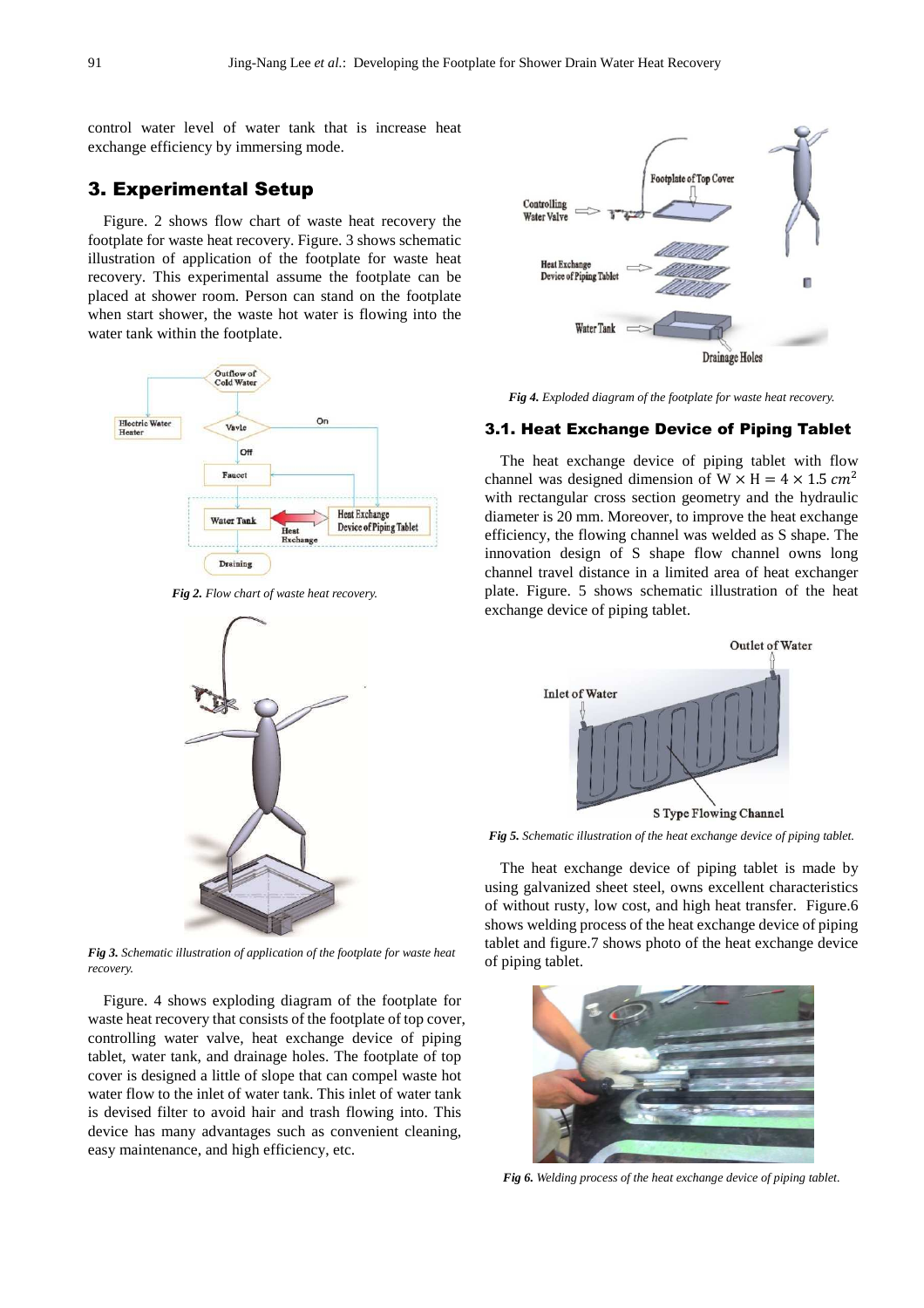

*Fig 7. Photo of the heat exchange device of piping tablet.*

#### 3.2. Controlling Water Valve

In this experiment, the footplate for shower drain water heat recovery is experimentally in conjunction with controlling water valve. Figure. 8 shows schematic illustration of the controlling water valve. The controlling water valve has three valve, control clean cold water flow into the heat exchange device of piping tablet or not, the control clean cold water flow into the faucet or not, and the control the heated cold water from the heat exchange device of piping tablet flow into the faucet or not respectively.



*Fig 8. Schematic illustration of the controlling water valve.* 

Moreover, this experimental employed a flowing meter to measure the fluid quality of cold water flow into the heat exchange device of piping tablet to calculate the heat transfer effectiveness. According to experimental results, the fluid quality of cold water and hot water are also 2 l/min. Figure. 9 shows photo of the controlling water valve.



*Fig 9. Photo shows the controlling water valve.* 

## 4. Results and Discussion

Figure. 10 shows the average heat exchange efficiency is 44.34% under a heat exchange device of piping tablet. The average temperature of inlet cold water, outlet cold water, and waste shower drain water is about 23.4℃, 31℃, and 40.6℃ respectively. The result shows average heat transfer effectiveness  $(\epsilon)$  is 0.44 under a heat exchange device of piping tablet.

Figure. 11 shows the average heat exchange efficiency is 84.2% with two heat exchange device of piping tablet. The average temperature of inlet cold water is about 23℃ , average temperature of outlet cold water is about 34.7℃, and average temperature of waste shower drain water is 36.9℃. The result shows average heat transfer effectiveness  $(\epsilon)$  is 0.84 with two heat exchange device of piping tablet.

Figure. 12 shows the average heat exchange efficiency is 94.21% by using three heat exchange device of piping tablet. The average temperature of inlet cold water, c outlet old water, and waste shower drain water is about 23℃, 37.2℃, and 38.1℃ respectively. The result shows average heat transfer effectiveness  $(\epsilon)$  is 0.94 by using three heat exchange device of piping tablet.



*Fig 10. Heat exchange efficiency of a heat exchange device of piping tablet.* 



*Fig 11. Heat exchange efficiency of two heat exchange device of piping tablet.*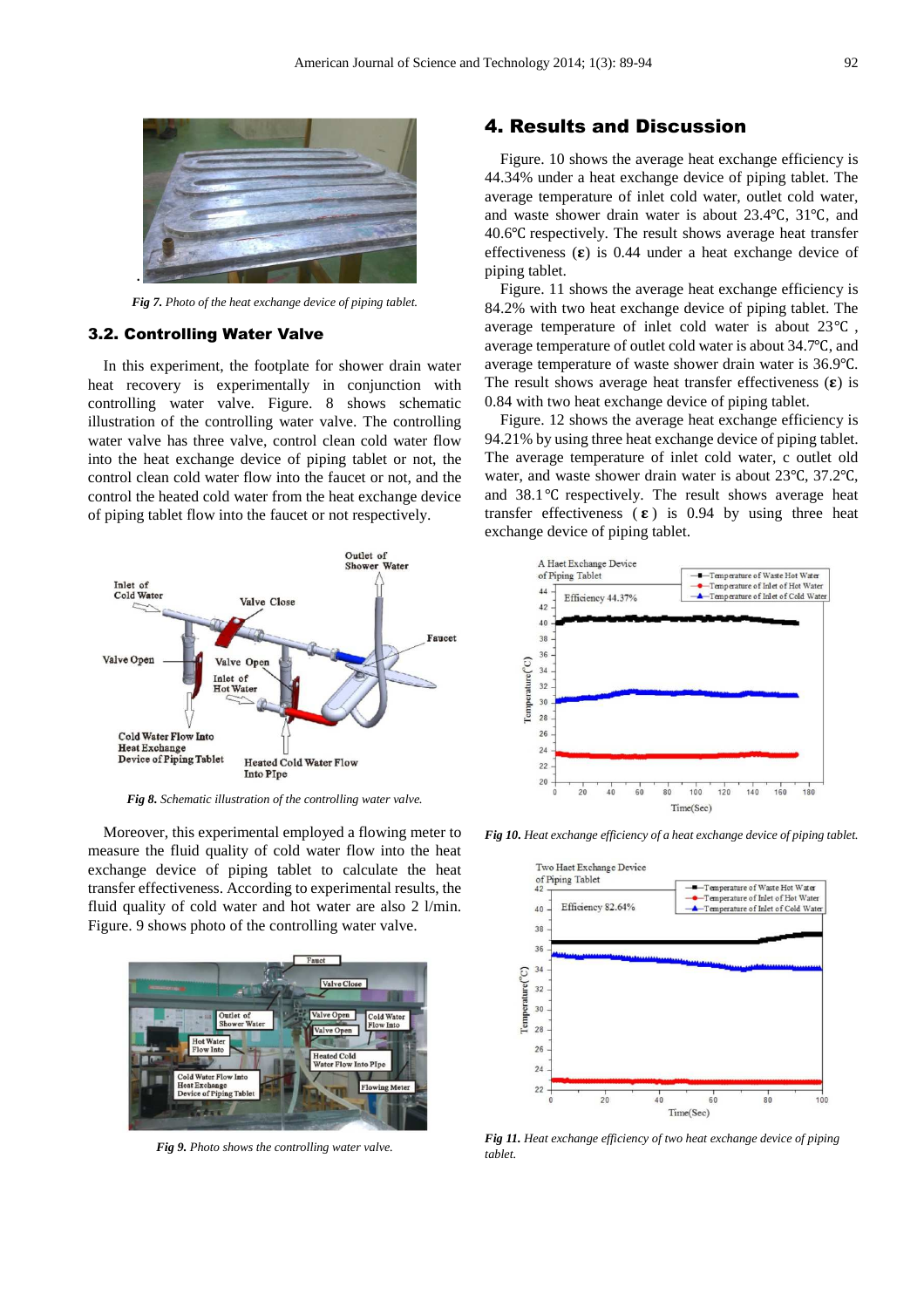Figure. 13 shows the heat exchange efficiency and heat transfer effectiveness with one, two and three heat exchange device of piping tablet. The results show that the three heat exchange device of piping tablet has higher heat exchange efficiency and heat transfer effectiveness than one or two heat exchange device of piping tablet.



*Fig 12. Heat exchange efficiency of three heat exchange device of piping tablet.* 



*Fig 13. Heat exchange efficiency and heat transfer effectiveness influenced by different amount heat exchange devices of piping tablet.* 

According to the results of figure. 13, the heat transfer efficiency reaches to 94.21% with good performance. Based on the devices cost and energy consumption, we don't consider more than three heat transfer device of piping tablet. Therefore, by using the three exchange device of piping tablet is optimal designed parameter in this study.

## 5. Conclusions

Design, setup theoretical analysis, and measurements of a footplate for waste heat recovery from shower drain water was successfully carried out. The results show that the average heat transfer efficiency of device are 44.34%, 84.2%, and 94.21%, and the average heat transfer effectiveness( $\epsilon$ ) of devices are 0.44, 0.84, and 0.94 of different amount of exchange device of piping tablet with one, two and three respectively. In this work, the best average heat transfer

efficiency and average heat transfer effectiveness  $(\epsilon)$  is 94.21% and 0.94 under three exchange device of piping tablet. Summarizing experimental results, assume a family with 4 people and the total shower time is 60 minutes with hot shower water about 40℃. The innovation design of footplate with three heat exchange device of piping plate for waste shower drain water heat recovery can save about 1.937 kWh. To estimate the construction price, the totally do not over 500 USD. The innovation design is cheap, changeable, easy to setup, and friendly green energy.

## Acknowledgement

The authors would like to acknowledge the financial support from the National Science Foundation of Taiwan under Grant No. NSC102-2622-E-027-002-CC2.

### References

- [1] C. C. Chen, W. Y. Yan, Y. Y. Wu, and C. C. Ting, "Investigating the Optimum Efficiency of Acoustoelectric Conversion Plate Devices, International Journal of Engineering and Technology Innovation," in press, 2014
- [2] J. N. Lee, C. C. Chen, and C. C. Ting, "Numerical Analysis of Exergy for Air-Conditioning Influenced by Ambient Temperature, International Journal of Engineering and Technology Innovation," in press, 2014.
- [3] C. C. Chen and C. C. Ting, "Photoelectrode Fabrication of Dye-Sensitized Nano Solar Cells using Multiple Spray Coating Technique, International Journal of Photoenergy, 2013: Article ID 629059, 8 pages, doi:10.1155/2013/629059, 2013.
- [4] C. C. Chen, D. Y. Tsai, C. C. Ting, and K. Y. Lin, "Improvement and Noise reduction for the Active Air Inlet Quick Burner by Using Dispersive Combustion Method," American Journal of Energy and Power Engineering, 1: (1):1-8, March, 2014.
- [5] H. Tsuchiya, "The Global Resource Balance Table, an Integrated Table of Energy, Materials and the Environment," Energy Policy, vol. 61, 2013, pp. 1107-1110.
- [6] H. Yang, P. Cui, Z. Fang, "Vertical-Borehole Ground-Coupled Heat Pumps: A Review of Models and Systems," Applied Energy, vol. 87, 2010, pp. 16-27.
- [7] J. M. Choi, Y. J. Park, S. H. Kang, "Temperature Distribution and Performance of Ground- Coupled Multi- Heat Pump Systems for a Greenhouse," Renewable Energy, vol. 60, 2013, accepted. pp. 1-7.
- [8] A. Arteconi, C. brandoni, G. Rossi, F. Polonara, "Experimental Evaluation and Dynamic Simulation of a Ground Coupled Heat Pump for a Commercial Building," Energy Research, vol. 37, 2013.
- [9] C. C. Ting, C. C. Chen, "Developing the Coaxial Dual- Pipe Heat Pipe for Applications on Heat Pipe Cooler," Journal of Heat transfer of the ASME, vol. 133, 2011, pp. 092901-1-7.
- [10] C. C. Ting, C. C. Chen, "Experimental Analysis of Heat Transfer Behavior inside Heat Pipe Integrated with Cooling Plates," Engineering, vol. 3, 2011, pp. 959-964.